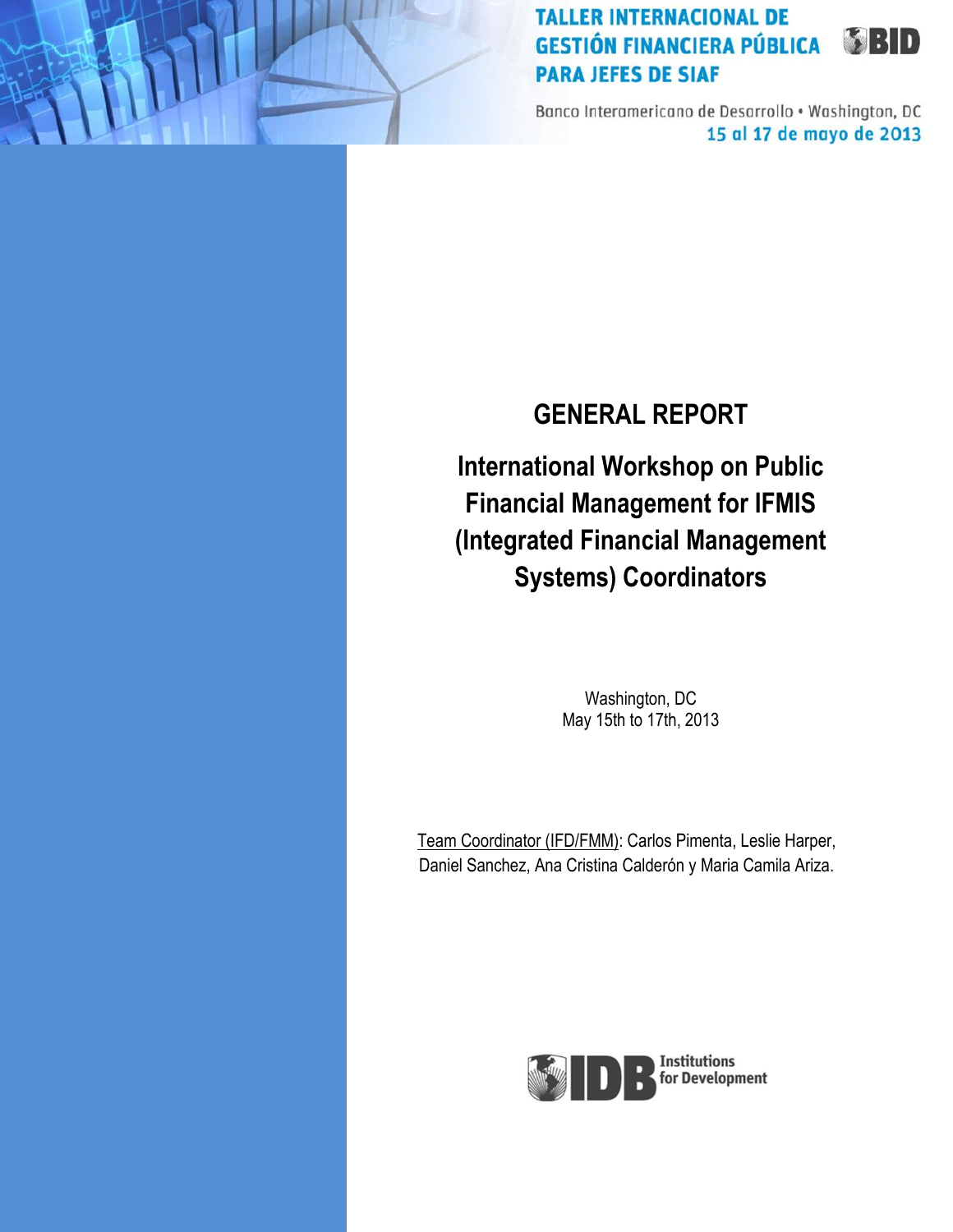

Banco Interamericano de Desarrollo . Washington, DC 15 al 17 de mayo de 2013

#### **CONTENT**

- 1. General Resume
- 2. Sessions
	- Public Financial Management (PFM) Reform
	- PFM and IFMIS strategic issues
	- IFMIS role in the decision making process
	- IFMIS technical and adaptive challenges
	- Budget transparency
	- Systems Interoperability challenges
	- IFMIS and institutional change management
	- Private Sector perspective on IFMIS
		- IFMIS and its operation
- 3. Conclusions
- 4. Annexes
	- Agenda
	- List of Participants
	- Biographies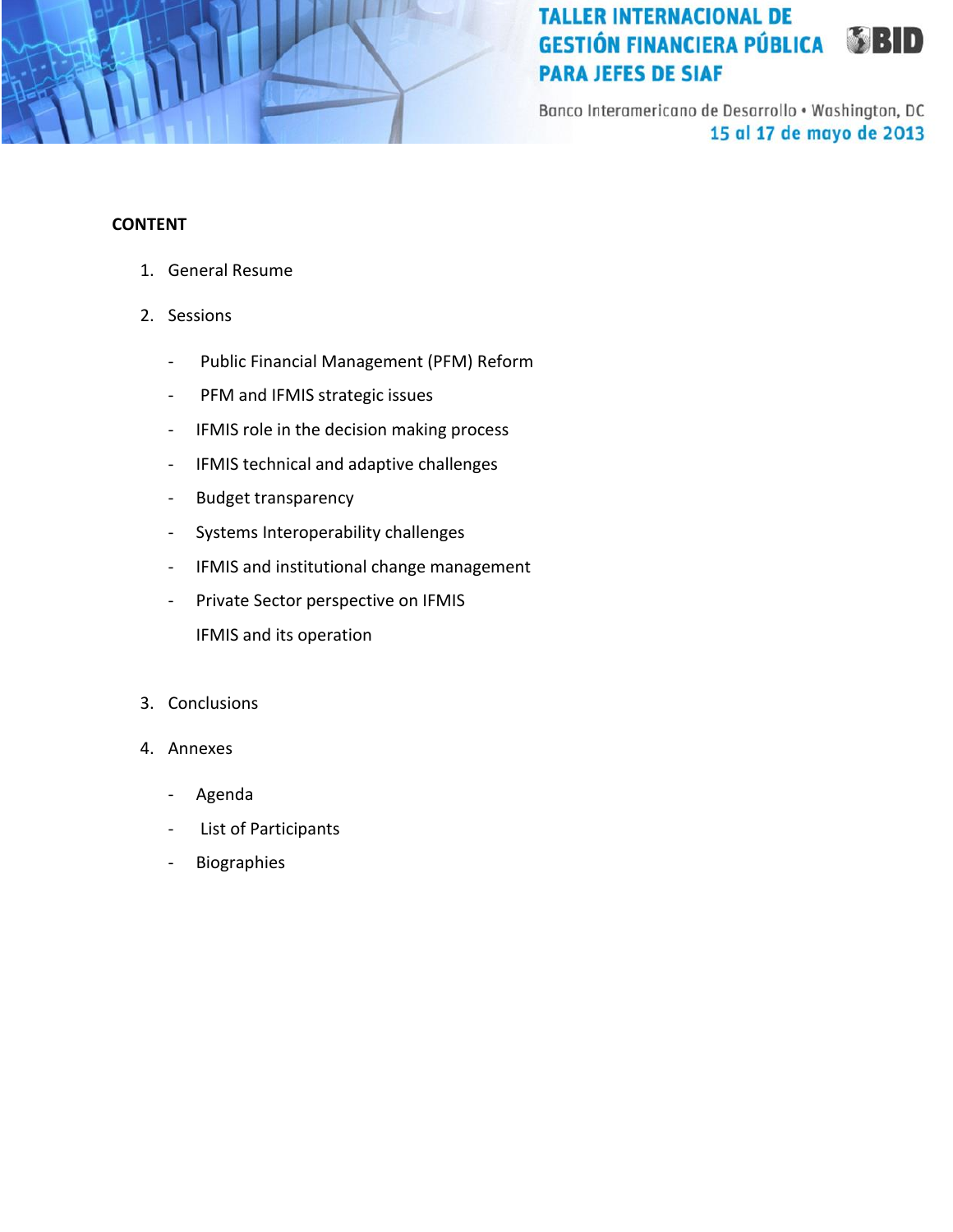Banco Interamericano de Desarrollo . Washington, DC 15 al 17 de mayo de 2013

#### **Summary**

The Inter-American Development Bank organized the I*[nternational Workshop on Public](http://events.iadb.org/calendar/eventDetail.aspx?lang=en&id=4065&SP=Y)  [Financial Management for IFMIS Coordinators](http://events.iadb.org/calendar/eventDetail.aspx?lang=en&id=4065&SP=Y)* from May 15 to 17, 2013. It was held in Washington DC with the main objective to show the challenges faced in modernization of Integrated Financial Management Information Systems - IFMIS, including issues related to technology, public accounting, treasury and budget.

Approximately 120 participants, including IFMIS coordinators from 17 countries in Latin America and the Caribbean, consulting firms, international experts and staff from the IDB, IMF and World Bank, participated in the two and a half day workshop. The event aimed to promote the IFMIS Coordinator Network in the region, through the exchange of relevant information on the Public Financial Management systems of each country, and the ideas and perspectives of academia, multilateral banks and the private sector.

The agenda of the event included relevant topics such as: 1. How to measure progress in efficiency and quality of Public Financial Management reforms and systems? 2. IFMIS role in cost systems and results-based management. 3. Technological advances in IFMIS development (off-the shelf vs. custom made systems) 4. Budget transparency and accountability. 5. Definitions, techniques and regulatory framework for interoperability and its impact on IFMIS context. 6. Institutional Change management on IFMIS design and implementation 7. Service management, maintenance and support for an IFMIS: costs, staffing, outsourcing and service level agreements.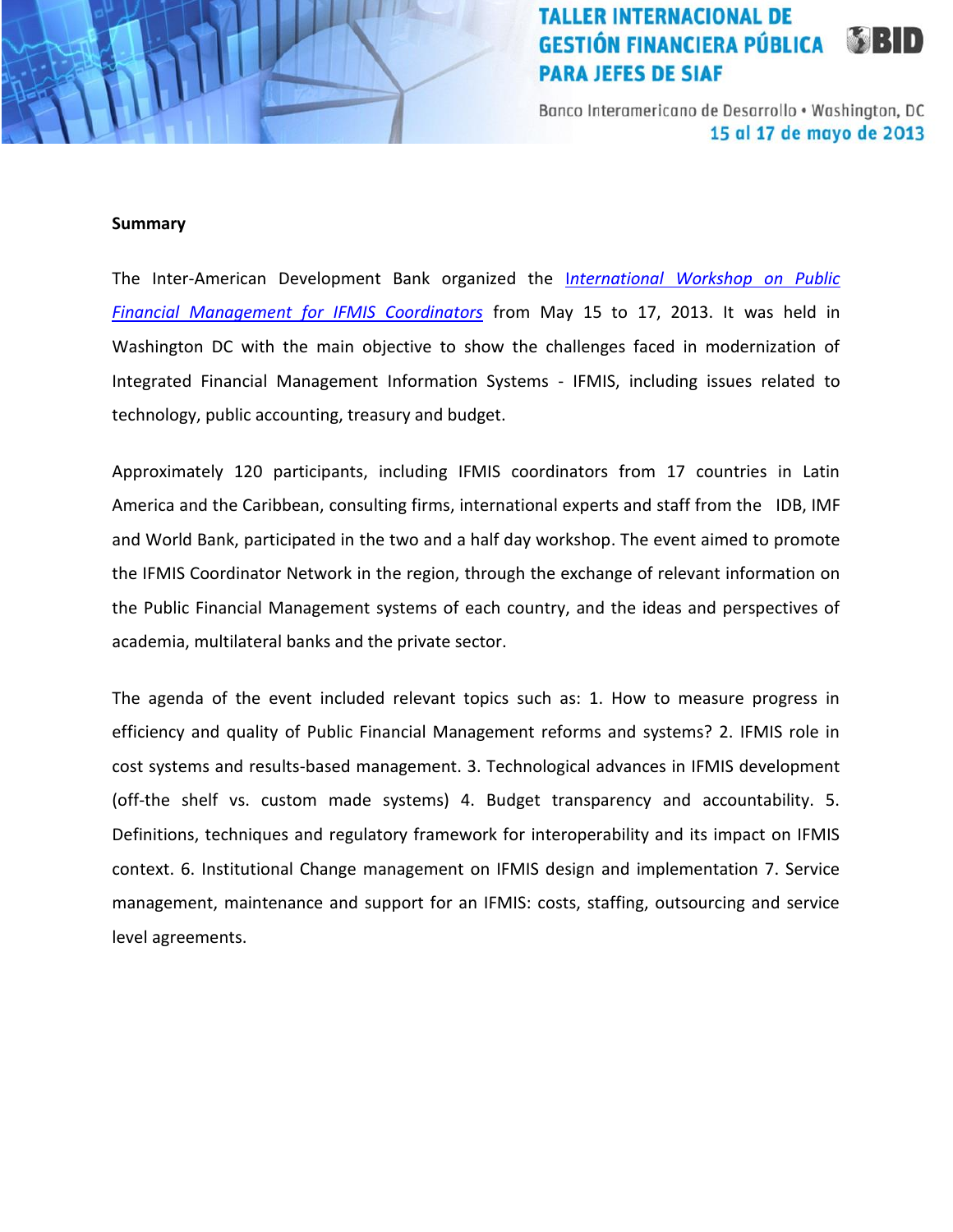Banco Interamericano de Desarrollo . Washington, DC 15 al 17 de mayo de 2013

The perception of the participants was that the event was successful, due to the importance of topics and the quality of the presentations. The workshop also completed the objective to promote a greater coordination and sharing of experiences between various sectors in terms of the modernization of public financial management.

On the side of academia, some important reflections on reforms in public financial management were presented, and the proposed of a change focus on a continuous adaptation reform.

Later, multilateral bank representatives illustrated the role and importance of the IFMIS in decision-making as well as current trends and global challenges. Also, the International consultants stressed the dimensions and critical factors in the implementation of an IFMIS as: clear definition of project management, prioritization of functionality, interoperability, country context, political economy and change management.

Additionally, the presentation of the countries showed the challenges in design, development or acquisition of software, operation, maintenance, and support personnel. Moreover, it was clear the need for the process with the full support and participation of senior government officials, who should know the benefits and risks associated with the implementation of an IFMIS.

Finally, the private sector firms presented some solutions develop to address these complex projects, taking advantage of the research and the development have been conducted, and the savings generated from their solutions.

This event was financed by the IDB's Institutional Capacity Strengthening Fund (ICSF), which is supported by the Government of the People's Republic of China.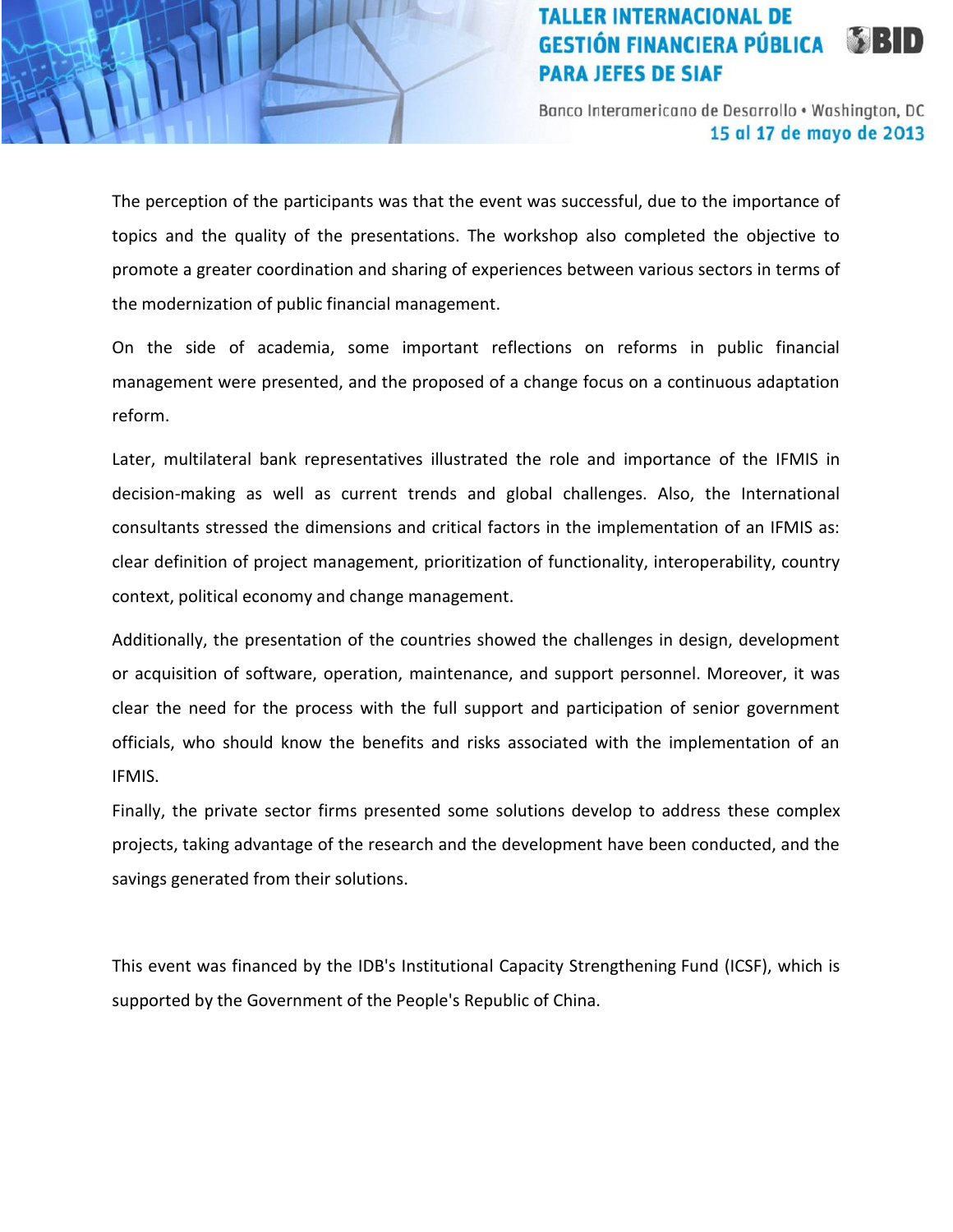Banco Interamericano de Desarrollo . Washington, DC 15 al 17 de mayo de 2013

#### **Sessions**

### **1. Public Financial Management (PFM) Reform**

The keynote speaker for the first session was Mr. Matt Andrews, an Associate Professor of Public Policy at Harvard's Kennedy School. His presentation focused on the strategies, signals, context and content of the Public Financial Management Reforms.

The moderator of this panel was the IDB Principal Specialist, Mr. Gustavo Garcia, who was in charge of leading the discussion among participants.



#### **Matt Andrews**  Associate Professor of Public

Policy at Harvard's Kennedy School Matt Andrews@hks.harvard.edu [The Limits of Institutional](http://idbdocs.iadb.org/WSDocs/getDocument.aspx?DOCNUM=37771518)  [Reform in Development](http://idbdocs.iadb.org/WSDocs/getDocument.aspx?DOCNUM=37771518)

### **2. PFM and IFMIS strategic issues**

The main objective of the second session was to determine the tools to measure success, in terms of efficiency and quality for Public Financial Management and IFMIS. The presentation was given by Mr. Carlos Pimenta, Principal Modernization of the State Specialist of the Fiscal and Municipal Management Division from the IDB.

Additionally, the moderator of the discussion was the Modernization of the State Specialist from the IDB, Ms. Leslie Harper.

| <b>Carlos Pimenta</b>                                                                                                                     |                                                                            |
|-------------------------------------------------------------------------------------------------------------------------------------------|----------------------------------------------------------------------------|
| Principal Modernization of the<br><b>State Specialist Fiscal and</b><br><b>Municipal Management</b><br>Division-IADB<br>carloscp@iadb.org | Eficiencia y Calidad en<br>Gestión Financiera Pública<br>y Sistemas - SIAF |
|                                                                                                                                           |                                                                            |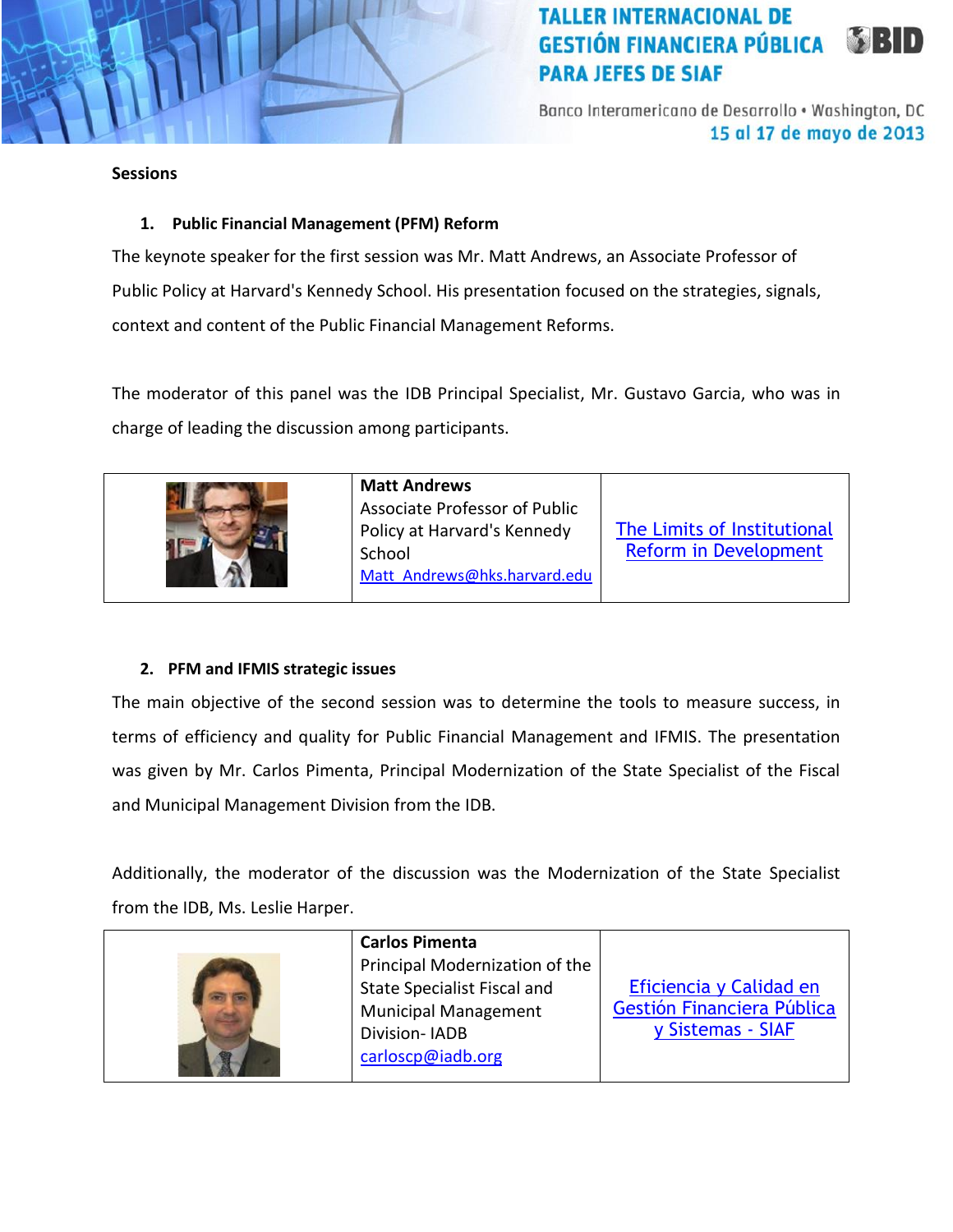Banco Interamericano de Desarrollo . Washington, DC 15 al 17 de mayo de 2013

#### **3. IFMIS role in the decision making process**

In the third session we had the participation of Mr. Mario Pessoa, the Deputy Division Chief of the Fiscal Affairs Department from the IMF, who focused his presentation on the IFMIS role in cost systems and results-based management, the Case of Sao Paulo, Brazil.

Later, we had the participation of representatives of the following countries who presented in 15 minutes their own IFMIS System:

- Brazil: Maria Betânia Gonçalves, IFMIS Coordinator
- Ecuador: Hugo Naranjo, Coordinator of the New System of Public Finance, MEF
- El Salvador: Lilena de Soto, Deputy Finance Director

The moderator of this session was Mr. Carlos Pimenta, the Principal Modernization of the State Specialist from the IDB.

|                    | <b>Mario Pessoa</b><br>Deputy Division Chief<br>Fiscal Affairs Department -<br><b>IMF</b><br>MPessoa@imf.org | Eficiencia y Calidad en<br>Gestión Financiera Pública<br>y Sistemas - SIAF                     |
|--------------------|--------------------------------------------------------------------------------------------------------------|------------------------------------------------------------------------------------------------|
| <b>Brazil</b>      | <b>Maria Betania</b><br>IFMIS Coordinator, Ministry of<br>Finance<br>maria-<br>betania.xavier@fazenda.gov.br | El rol del SIAF en los<br>sistemas de costos y de<br>gestión por resultados -<br><b>Brasil</b> |
| <b>Ecuador</b>     | <b>Hugo Naranjo</b><br>Coordinator of the New<br>System of Public Finance, MEF<br>hnaranjo@finanzas.gob.ec   | El rol del SIAF en la toma<br>de decisiones - Ecuador                                          |
| <b>El Salvador</b> | Lilena de Soto<br><b>Deputy Finance Director</b><br>lilena.soto@mh.gob.sv                                    | El Salvador Sistema de<br>Administración Financiera<br>Integrado - SAFI -                      |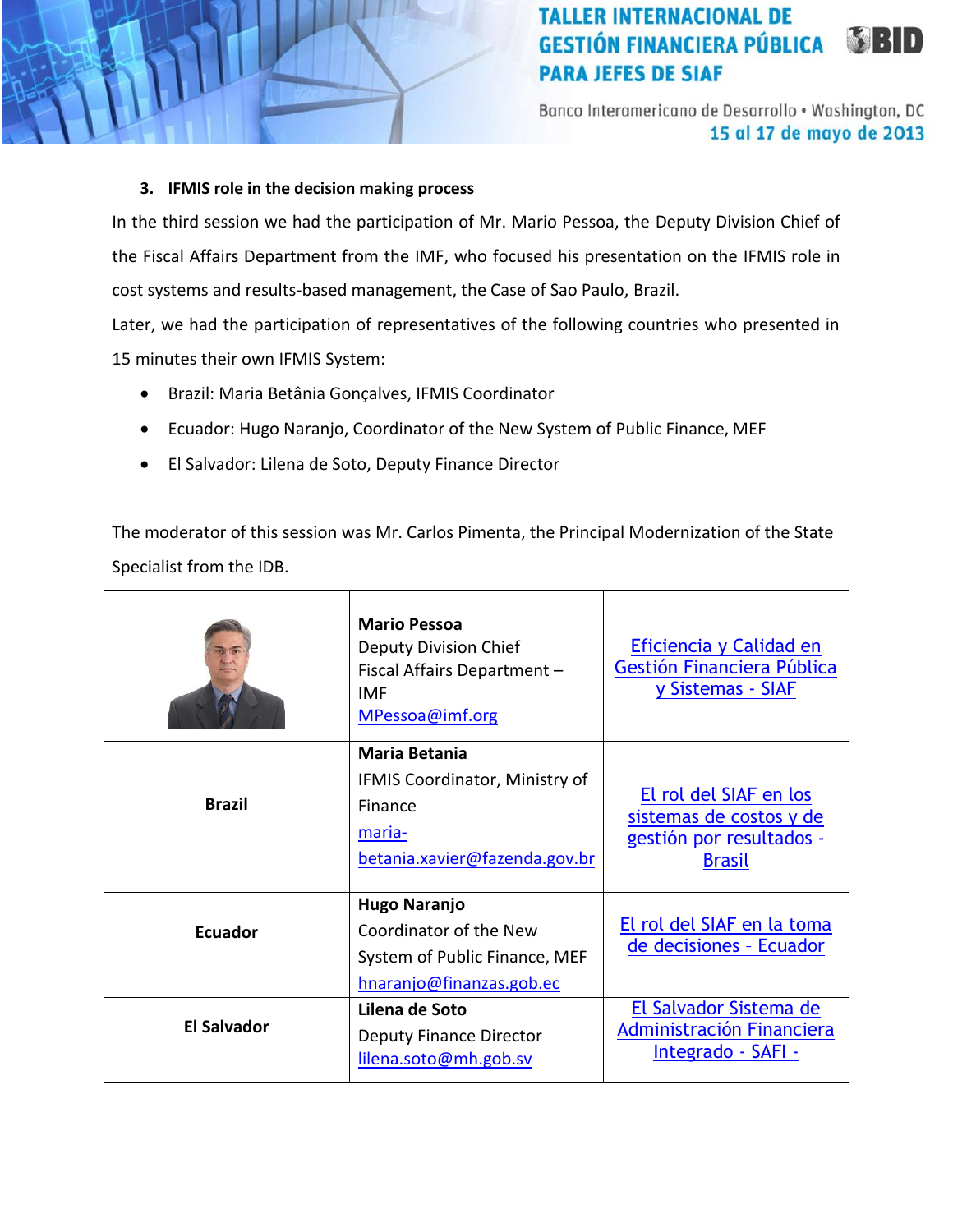

Banco Interamericano de Desarrollo . Washington, DC 15 al 17 de mayo de 2013

#### **4. IFMIS technical and adaptive challenges**

The main topic of the fourth session was global trends and challenges in IFMIS implementation. The presentation was given by Mr. Cem Dener, a Senior Public Sector Specialist of the Poverty Reduction and Economic Management Network from the World Bank.

The moderator of this panel was lead specialist from the IDB, Mr. Gilberto Chona, and the countries that presented their IFMIS system were:

- Uruguay: Laura Remersaro, General Accountant
- Barbados: Mary Walrond, IT Director

|                 | <b>Cem Denner</b><br>Senior Public Sector Mgmt<br>Specialist - World Bank<br>cdener@worldbank.org | <b>Effects of FMIS on Budget</b><br><b>Transparency</b>                            |
|-----------------|---------------------------------------------------------------------------------------------------|------------------------------------------------------------------------------------|
| <b>Uruguay</b>  | Laura Remersaro<br><b>General Accountant</b><br>laura.remersaro@cgn.gub.uy                        | Reingeniería del Sistema<br>Integrado de<br>Administración Financiera<br>- Uruguay |
| <b>Barbados</b> | <b>Mary Walrond</b><br><b>IT Director</b><br>walrondm@gob.bb                                      | <b>Financial Management</b><br><b>Information System -</b><br><b>Barbados</b>      |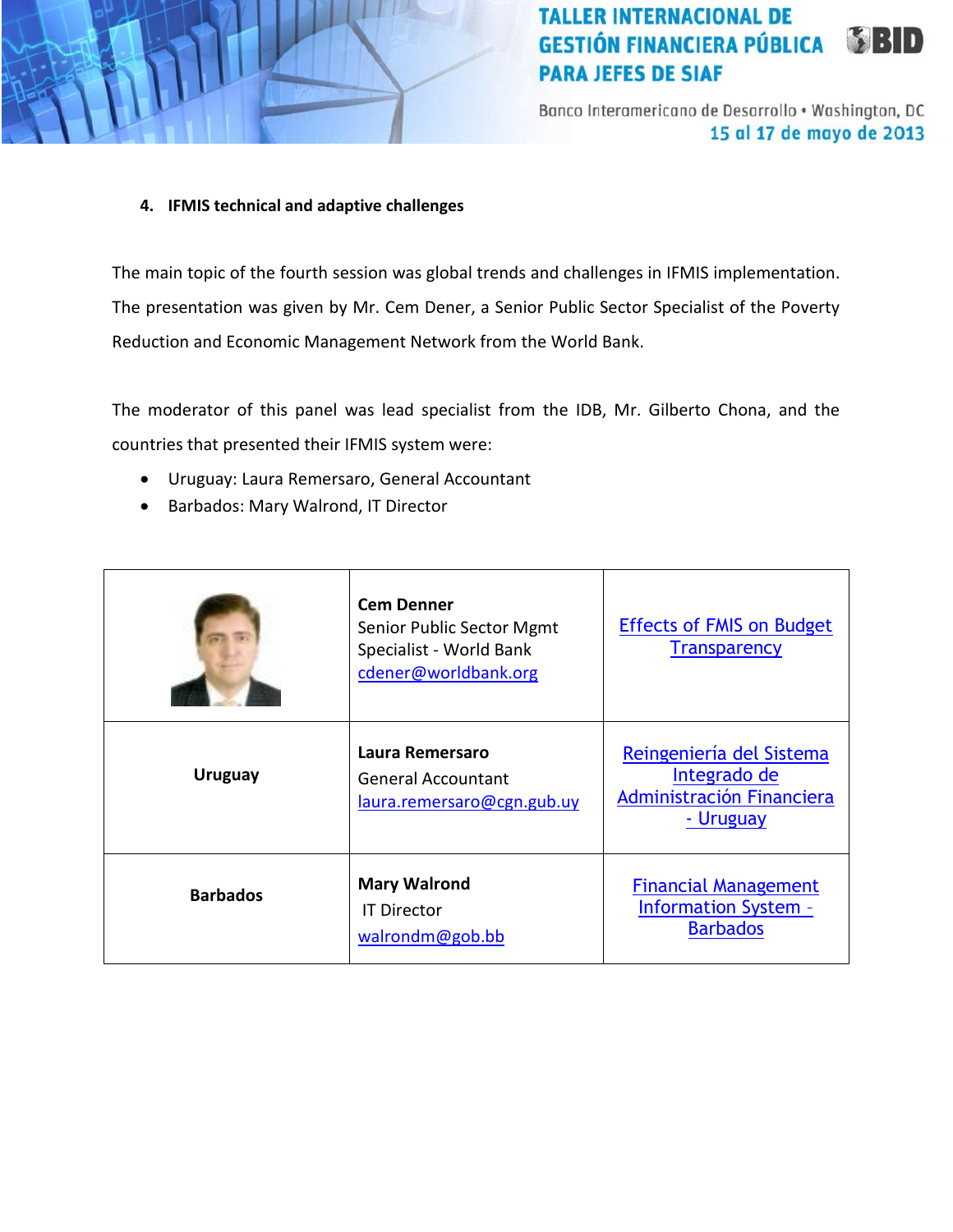Banco Interamericano de Desarrollo . Washington, DC 15 al 17 de mayo de 2013

#### **5. Budget transparency**

During the fifth session we had the participation of Mr. Philipp Krause, Head of Research from the Budget Strengthening Initiative, Overseas Development Institute (ODI). His presentation was about the accountability and Public Financial Management, specifically the relationship between IFMIS and Accountability.

Additionally, the former Coordinator of the SIGFE II, Gerardo Uña, participated with a presentation about the key aspects in the development and implementation of an IFMIS, and the challenge of the day after.

The moderator of this panel was the IDB Specialist, Mr. Axel Radics, and the presentations of the countries were in charge from the following representatives:

- Perú: José Silva, Executing Team IFMIS II
- República Dominicana: Ramón Sarante, Technical Director PAFI

|                      | <b>Philipp Krause</b><br><b>Head of Research</b><br>Budget Strengthening Initiative,<br>Overseas Development Institute<br>(ODI)<br>p.krause@odi.org.uk | What do FMIS have to do<br>with accountability?                                     |
|----------------------|--------------------------------------------------------------------------------------------------------------------------------------------------------|-------------------------------------------------------------------------------------|
|                      | Gerardo Uña<br>SIGFE II Ex-Coordinator &<br><b>International Consultant</b><br>guna@dipres.gob.cl                                                      | Diez aspectos claves para<br>el desarrollo e<br>implementación de un SIAF           |
| Perú                 | Jose Silva,<br><b>Executing Team IFMIS II</b><br>jbsilva@mef.gob.pe                                                                                    | Sistema Integrado de<br>Administración Financiera<br>- Perú                         |
| República Dominicana | Ramon Sarante,<br><b>Technical Director PAFI</b><br>rsarante@hacienda.gov.do                                                                           | Evolución de la Gestión<br>Financiera Gubernamental-<br><b>Republica Dominicana</b> |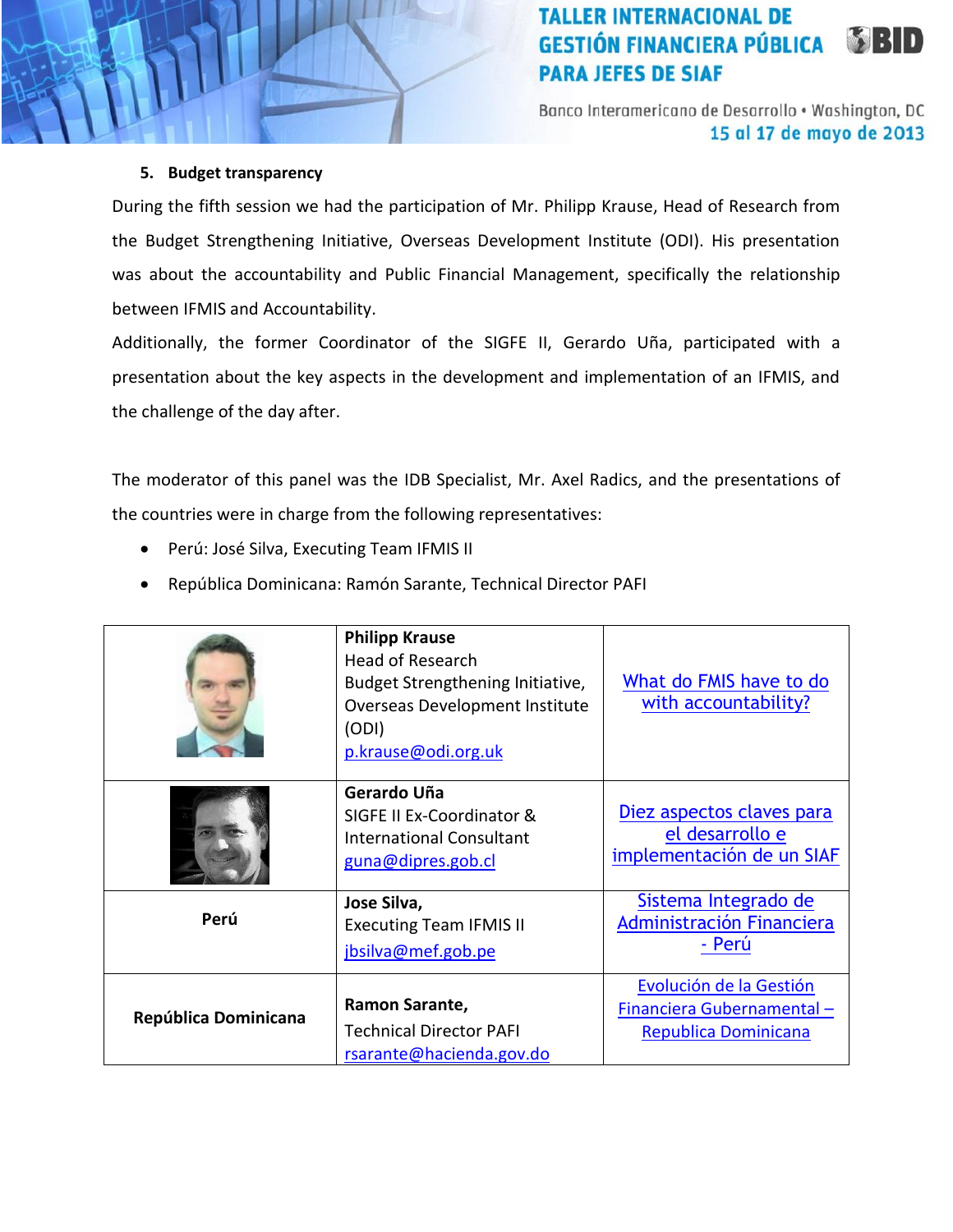Banco Interamericano de Desarrollo . Washington, DC 15 al 17 de mayo de 2013

### **6. Systems Interoperability challenges**

In the sixth session the principal presentation was given by the international consultant of the IDB and a Strategic Planning Expert, Mr. Alejandro Susel, who presented the Concepts, regulatory framework and techniques for interoperability within the IFMIS context.

Then, we have the participation of the followings representative who presented their own IFMIS system:

- Honduras: Carlos Rodríguez, Manager Finance Modernization
- Guatemala: Marco Antonio Gutiérrez, Vice Minister of Administration Internal Systems Development

The moderator of this panel was the IDB senior specialist, Mrs. Belinda Perez.

|                  | <b>Alejandro Susel</b><br><b>Strategic Planning expert</b><br>International Consultant - IADB<br>asusel@holos.cl        | Interoperabilidad del<br>sistema en la<br>Administración Pública |
|------------------|-------------------------------------------------------------------------------------------------------------------------|------------------------------------------------------------------|
| <b>Honduras</b>  | Carlos Rodríguez,<br><b>Manager Finance Modernization</b><br>crodriguez@sefin.gob.hn                                    | Desafíos de la<br>Interoperabilidad de<br>Sistemas - Honduras    |
| <b>Guatemala</b> | Marco Antonio Gutiérrez,<br>Vice Minister of Administration<br>Internal Systems Development<br>mgutierrez@minfin.gob.gt | Interoperabilidad del SIAF<br>- Guatemala                        |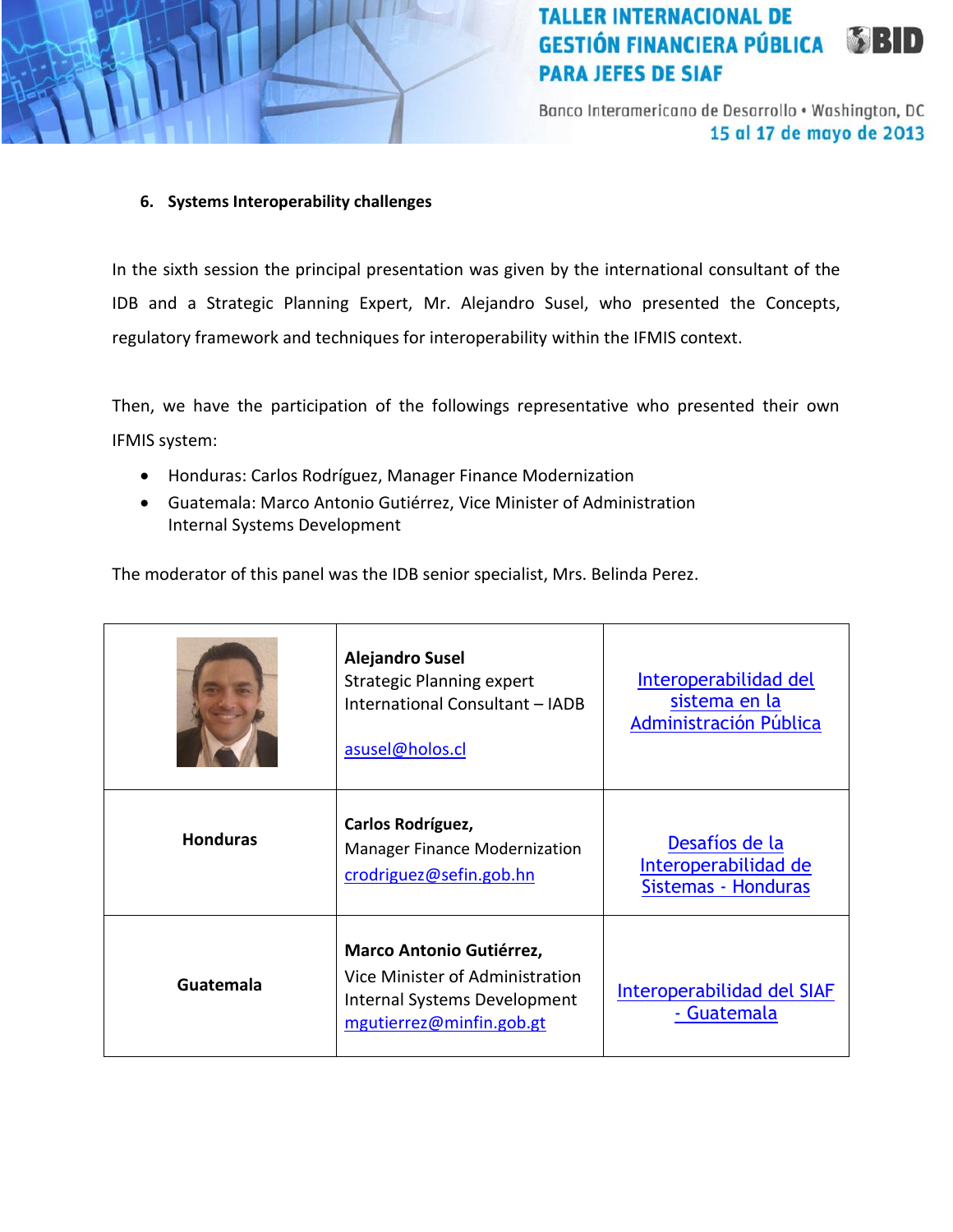

Banco Interamericano de Desarrollo . Washington, DC 15 al 17 de mayo de 2013

#### **7. IFMIS and institutional change management**

The main objective of the seventh session was to determine the processes of organizational change and the adoption of technological solutions in public financial management. The principal presentation was given by Mrs. Claudia Lopez, a change management expert and international consultant.

Additionally, the moderator of the panel was the senior associate from the IDB Andrés Muñoz and the following representatives were in charge of the country presentations:

- Nicaragua: Ned Lacayo, General Coordinator PMSAF
- Colombia: David Morales, SIIF Manager

|                  | Claudia Lopez<br><b>Change Management Expert</b><br>and International Consultant<br>from IADB<br>claudia.nora.lopez@gmail.com | Gestión del Cambio en la<br>implementación de SIAF                                                   |
|------------------|-------------------------------------------------------------------------------------------------------------------------------|------------------------------------------------------------------------------------------------------|
| <b>Nicaragua</b> | Ned Lacayo,<br><b>General Coordinator PMSAF</b><br>Ned.Lacayo@mhcp.gob.ni                                                     | Proyecto de Modernización<br>del Sistema de<br>Administración Financiera<br><b>PMSAF - Nicaragua</b> |
| Colombia         | David Morales,<br><b>SIIF Manager</b><br><b>Finance Ministry</b><br>dmorales@minhacienda.gov.co                               | Gestión del Cambio en la<br>implementación de SIAF -<br>Colombia                                     |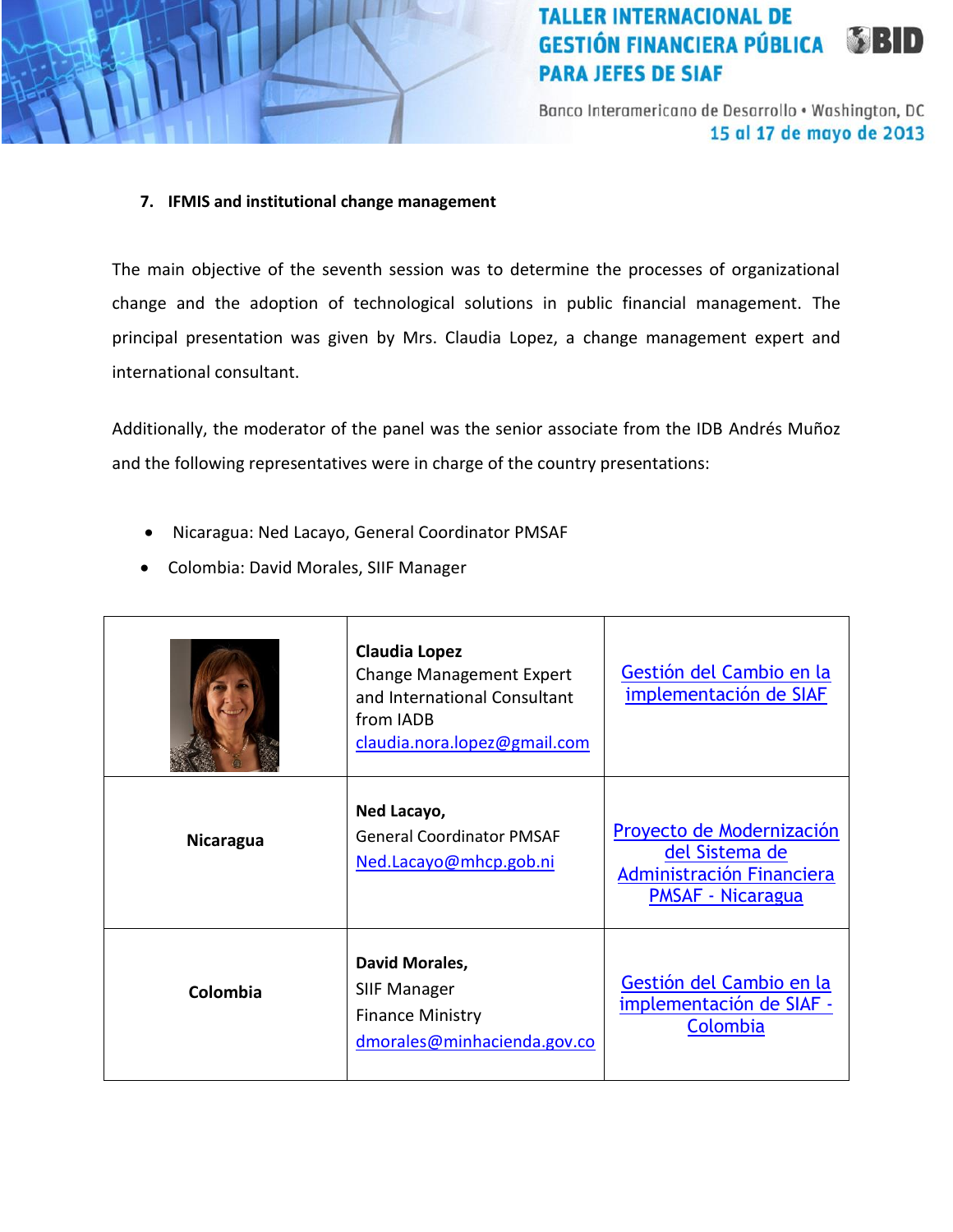Banco Interamericano de Desarrollo . Washington, DC 15 al 17 de mayo de 2013

#### **8. Private Sector perspective on IFMIS**

The subject of the eighth session was focused on the IFMIS solutions in Latin America and the Caribbean and the Private Sector perspectives. For this panel we have the participation of international firms which presented the different tools for these systems, the progress made so far and the solutions offered as private sector to countries.

The moderator of this panel was the international consultant from the IDB, Mr. Daniel Sanchez.

| <b>FreeBalance</b> | Doug Hadden<br>Vice president of Product<br>Dhadden@freebalance.com            | <b>PFM Sustainability: The</b><br><b>SIAF/FMIS Tipping Point -</b><br><b>FREEBLANCE</b> |
|--------------------|--------------------------------------------------------------------------------|-----------------------------------------------------------------------------------------|
| <b>Everis</b>      | <b>Jose Gamboa</b><br>Partner<br>jose.gamboa@everis.com                        | Perspectiva del Sector<br>privado en SIAF - EVERIS                                      |
| Oracle             | Andre van der Post,<br><b>Global Director</b><br>Andre.van.der.post@oracle.com | <b>Oracle - Government</b><br><b>Fiscal Management</b>                                  |
| <b>Samsung</b>     | Min-gu Lee,<br>Vice-president<br>mingulee@samsung.com                          | <b>Samsung SDS</b><br>e-Government Service                                              |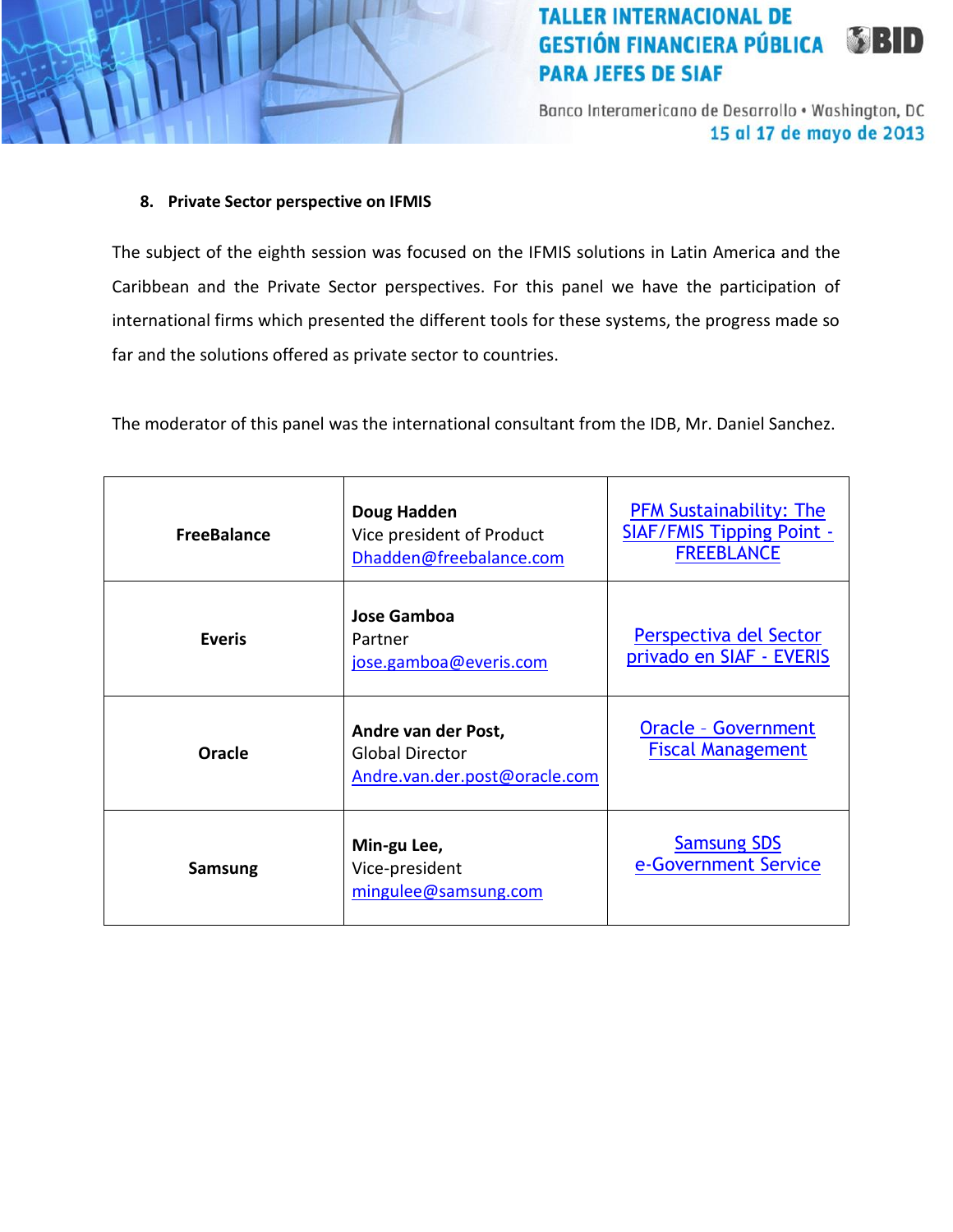Banco Interamericano de Desarrollo . Washington, DC 15 al 17 de mayo de 2013

#### **9. IFMIS and its operation**

During the ninth session we have the participation of Mr. Hyangwoo Jeong, Director of the Division of Tax Information System of the Ministry of Strategy and Finance of Korea. His presentation was about the administration, maintenance and support of a SIAF according to the Case of Korea.

Additionally, the panel included the participation of the following countries, and the moderator was Ms. Leslie Harper, IDB Specialist:

- Paraguay: Carmen Martínez, Finance and Public Administration Advisor, Ministry of Finance.
- Surinam: Iris Sandel, Financial Director, Ministry of Finance Panamá: Aracelly Mendez, National Director of Accounting

|                 | <b>Hyangwoo Jeong</b><br>Director, Fiscal Information System<br>Division Ministry of Strategy and<br>Finance in Korea<br>yeon1370@mosf.go.kr | An Introduction to the<br><b>Digital Budget and</b><br><b>Accounting System -</b><br><b>Korea</b> |
|-----------------|----------------------------------------------------------------------------------------------------------------------------------------------|---------------------------------------------------------------------------------------------------|
| Paraguay        | <b>Carmen Martínez</b><br>Finance and Public Administration<br>Advisor, Ministry of Finance<br>carmen martinez@hacienda.gov.py               | SIAF, Características y<br>Plataforma - Paraguay                                                  |
| <b>Suriname</b> | <b>Iris Sandel</b><br><b>Financial Director</b><br>Ministry of Finance<br>isandel@iadb.org                                                   | <b>Country Brief - Suriname</b>                                                                   |
| Panamá          | <b>Aracelly Mendez,</b><br>National Director of Accounting<br>amendez@mef.gob.pa                                                             | <u>El SIAF y su operación -</u><br>Panamá                                                         |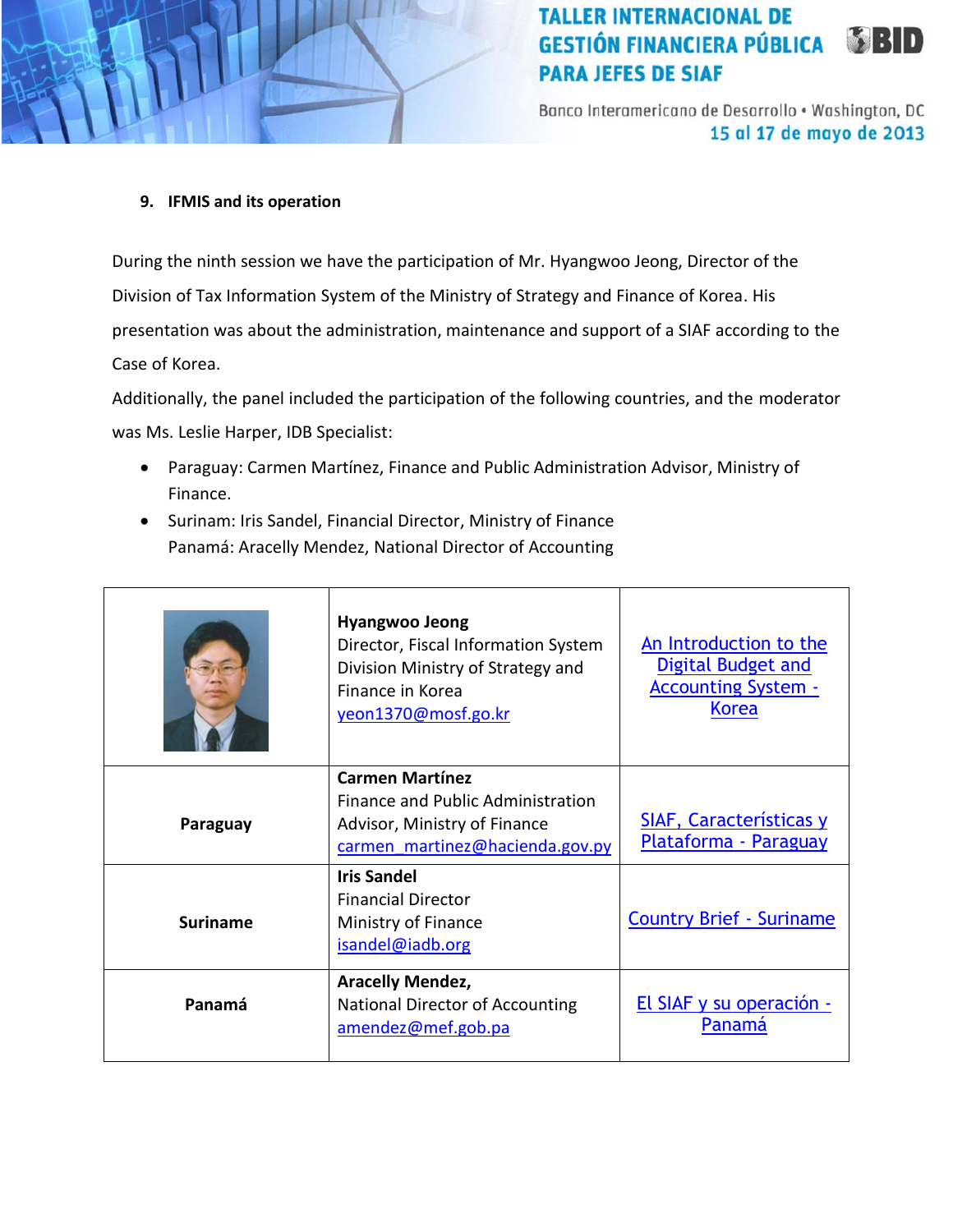Banco Interamericano de Desarrollo . Washington, DC 15 al 17 de mayo de 2013

#### **Conclusions**

The last session of the workshop was led by Mr. Vicente Fretes, Chief of the Division of Fiscal and Municipal Management and Mr. Carlos Pimenta, IDB Principal Modernization of the State Specialist. The objective of the sessions was to present the main conclusions of the workshop and the creation of the network of IFMIS Coordinators of the countries.

Among the most important conclusion we could include the following:

• The Public Financial Management is vital for the modernization of public administration and the improvement of the efficiency of the public spending.

• We must take advantage of the moment of transformation in the PFM into Latin America, the Caribbean and other regions, and develop reform strategies, including accounting, budgeting, treasury, purchasing and public investment, among other areas and all actors.

• The IFMS is a strategic component of public sector modernization, and the implementation and efficiency are critical to the effectiveness of government and the public spending.

• Create synergies in the areas of Public Financial Management knowledge between academia, international organizations, countries and the private sector.

• The Importance of addressing this modernization process systematically, taking into account the technological challenges (IFMS), but also the functional and change management.

• The importance of a network as a platform to build cooperation, facilitate access to expertise, and develop research knowledge.